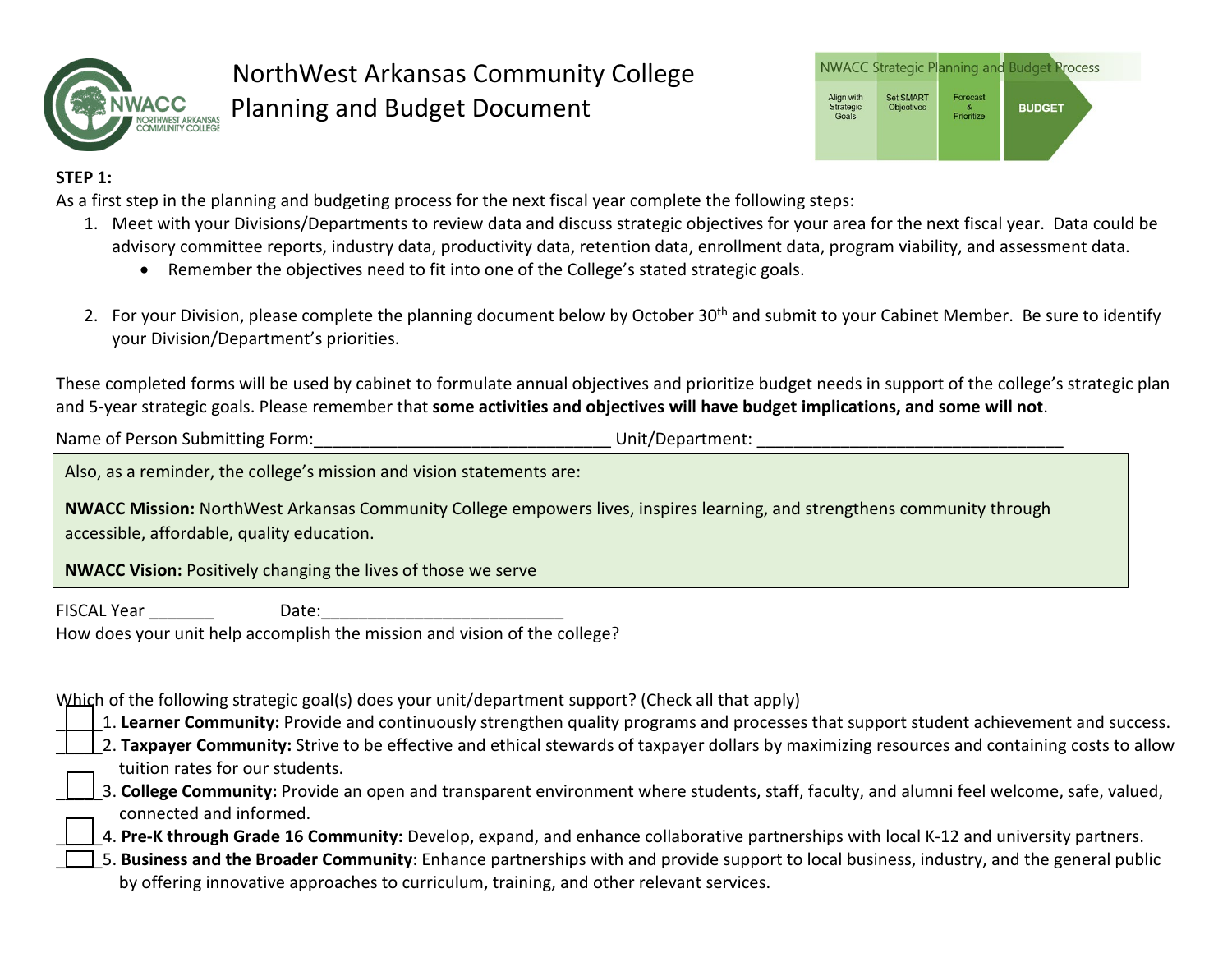

|                                         |                                       |                        | <b>NWACC Strategic Planning and Budget Process</b> |
|-----------------------------------------|---------------------------------------|------------------------|----------------------------------------------------|
| Align with<br><b>Strategic</b><br>Goals | <b>Set SMART</b><br><b>Objectives</b> | Forecast<br>Prioritize | <b>BUDGET</b>                                      |

Please outline the objective(s) that you plan to achieve in the next fiscal year and the goal(s) to be supported in the table below:

|                             |                               |                                                                                                                                                                                                                                                                                                                                                                                                                                                                                            |                                                                                      | Proposed Objective<br>Write in SMART Objective format |                                                                                                     |                                          |
|-----------------------------|-------------------------------|--------------------------------------------------------------------------------------------------------------------------------------------------------------------------------------------------------------------------------------------------------------------------------------------------------------------------------------------------------------------------------------------------------------------------------------------------------------------------------------------|--------------------------------------------------------------------------------------|-------------------------------------------------------|-----------------------------------------------------------------------------------------------------|------------------------------------------|
| Strategic<br>Goal<br>Number | Extend<br>Beyond<br>$1$ year* | Goal                                                                                                                                                                                                                                                                                                                                                                                                                                                                                       | (Narrow Focus)<br>Specific                                                           | Measurable<br>$\overline{5}$<br>Metric)<br>(Based     | Accomplish)<br>Attainable<br>(Ability to                                                            | (Accountability)<br><b>Bound</b><br>Time |
| $\mathbf{1}$                |                               | <b>EXAMPLE</b><br>To support our college mission and vision, our aim is to work on the learner<br>community strategic goal by adding 2 new advisors by fall 2020 to lower<br>advisor/student ratio to the NACADA target of 300:1 by 2023. The level of student<br>satisfaction will increase for advising as measured by the Noel-Levitz Student<br>Satisfaction Survey. T. Kitchen and J. White are responsible for leadership in the<br>hiring and onboarding process of 2 new advisors. | adding 2<br>new<br>advisors by<br>fall 2020 to<br>lower<br>advisor/stu<br>dent ratio | to the<br><b>NACADA</b><br>target of<br>300:1         | T. Kitchen<br>and J. White<br>responsible<br>for leadership<br>in hiring &<br>onboarding<br>process | by 2023                                  |
|                             |                               |                                                                                                                                                                                                                                                                                                                                                                                                                                                                                            |                                                                                      |                                                       |                                                                                                     |                                          |
|                             |                               |                                                                                                                                                                                                                                                                                                                                                                                                                                                                                            |                                                                                      |                                                       |                                                                                                     |                                          |

\* Please provide the number of years for this objective

How will you measure the effectiveness of the objective(s) listed above?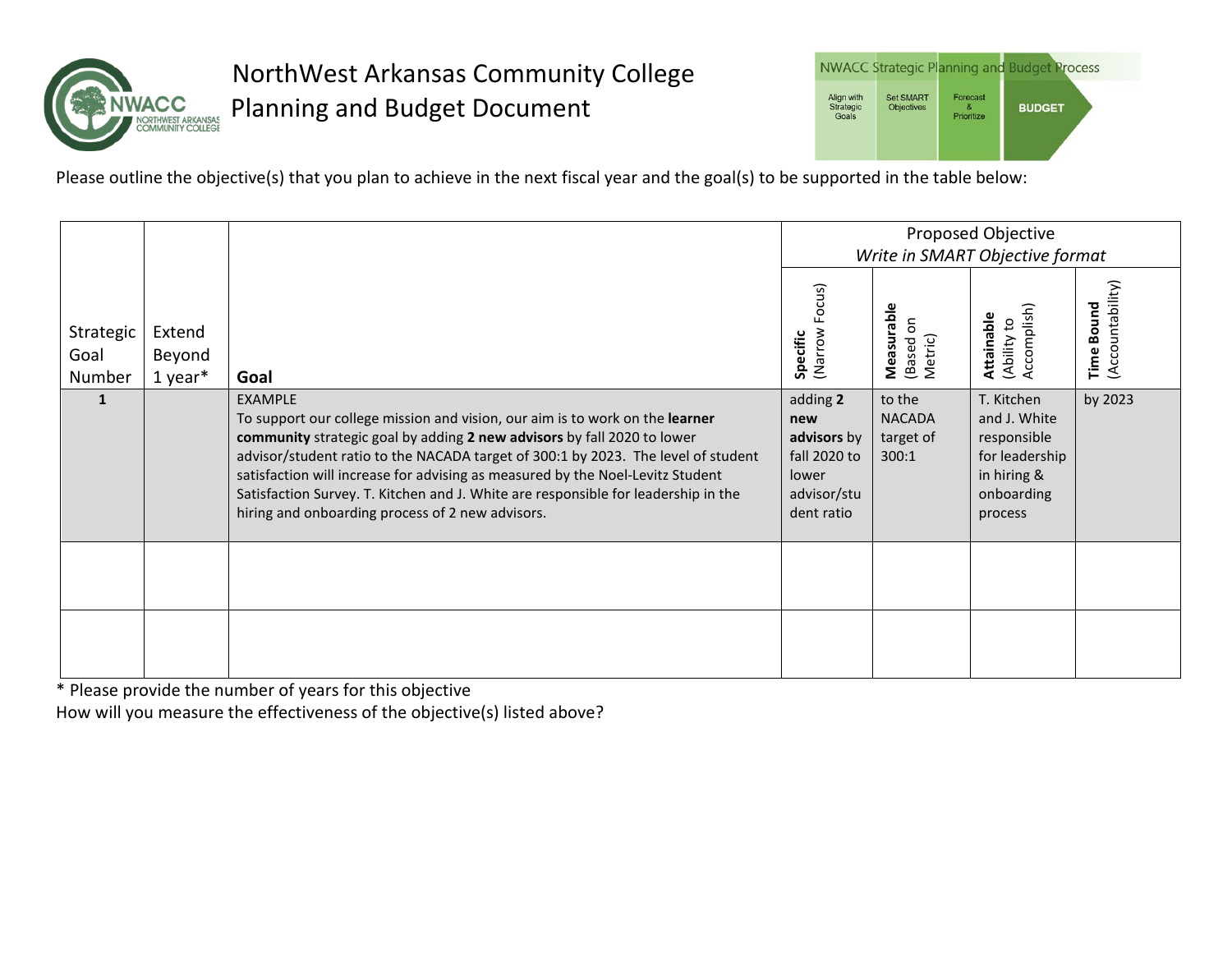

|                                         |                                       |                        | <b>NWACC Strategic Planning and Budget Process</b> |
|-----------------------------------------|---------------------------------------|------------------------|----------------------------------------------------|
| Align with<br><b>Strategic</b><br>Goals | <b>Set SMART</b><br><b>Objectives</b> | Forecast<br>Prioritize | <b>BUDGET</b>                                      |

**STEP 2**: Based on the approved strategic objectives and the operational needs of your division/department, please submit the following budget information to your manager when submitting the prioritized strategic objectives. Your respective Cabinet member will make the final list of the prioritized strategic objectives and funding requests for your division and present them at the Cabinet level budget negotiations. FISCAL Year \_\_\_\_\_\_\_\_\_\_\_

*Section A Strategic Budget (needed for strategic goals above): Additional Funding needs to accomplish the approved strategic objectives that are identified above. If additional funding is not necessary to complete your strategic objects, skip this section and go to Section B.*

| <b>Budget Item</b>           | Type                                                  | Funding                                  | Fund / Cost Center      | Units | <b>Estimated Cost</b> | Rank Priority |
|------------------------------|-------------------------------------------------------|------------------------------------------|-------------------------|-------|-----------------------|---------------|
| Example:<br>Document Scanner | Example:<br>Salary<br>Salary + Benefits<br>Non-Salary | <b>Example:</b><br>One Time<br>Recurring | Example:<br>11000-17101 |       | Example:<br>\$2,500   |               |
|                              |                                                       |                                          |                         |       |                       |               |
|                              |                                                       |                                          |                         |       |                       |               |
|                              |                                                       |                                          |                         |       |                       |               |
|                              |                                                       |                                          |                         |       |                       |               |